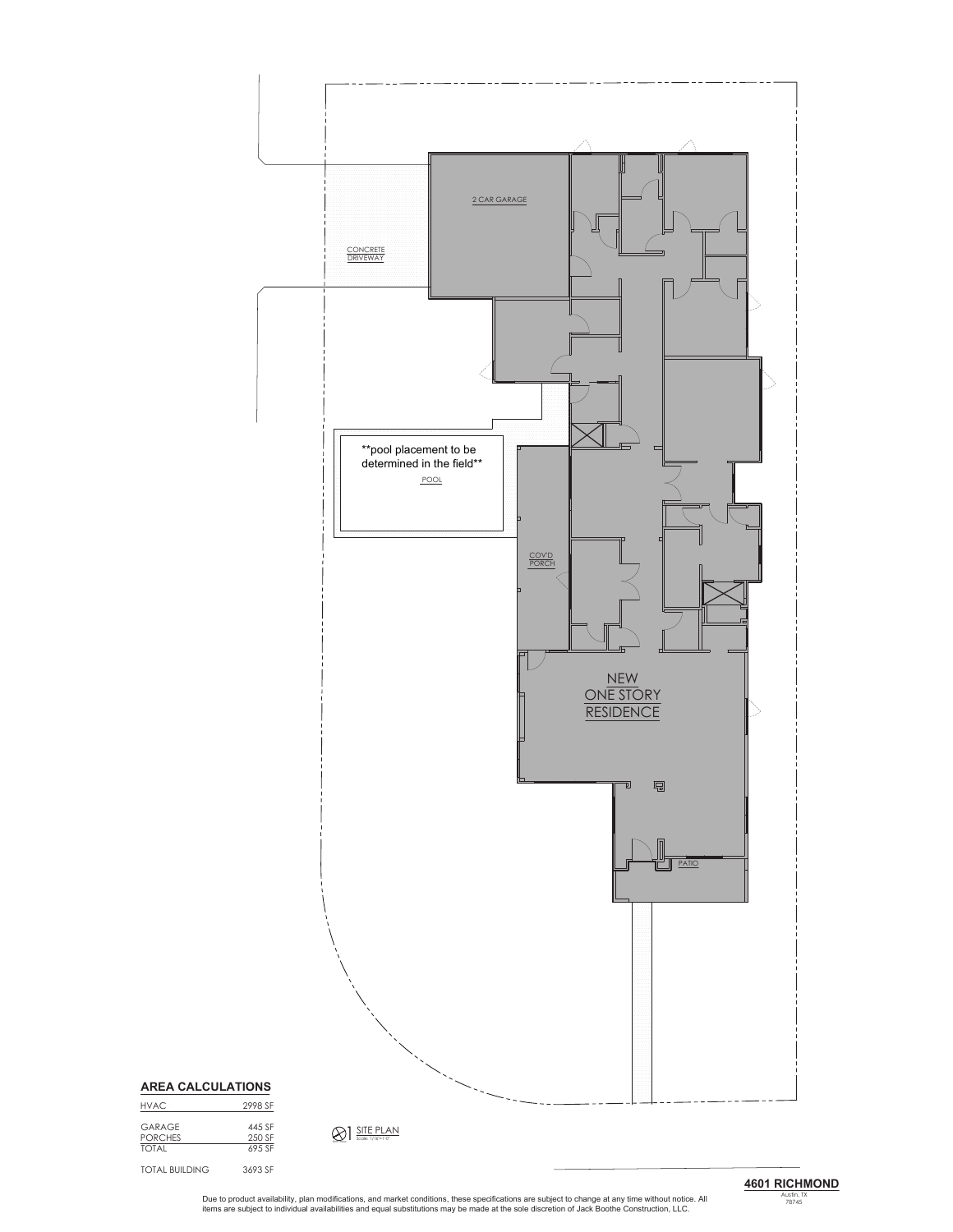

Due to product availability, plan modifications, and market conditions, these specifications are subject to change at any time without notice. All<br>Items are subject to individual availabilities and equal substitutions may